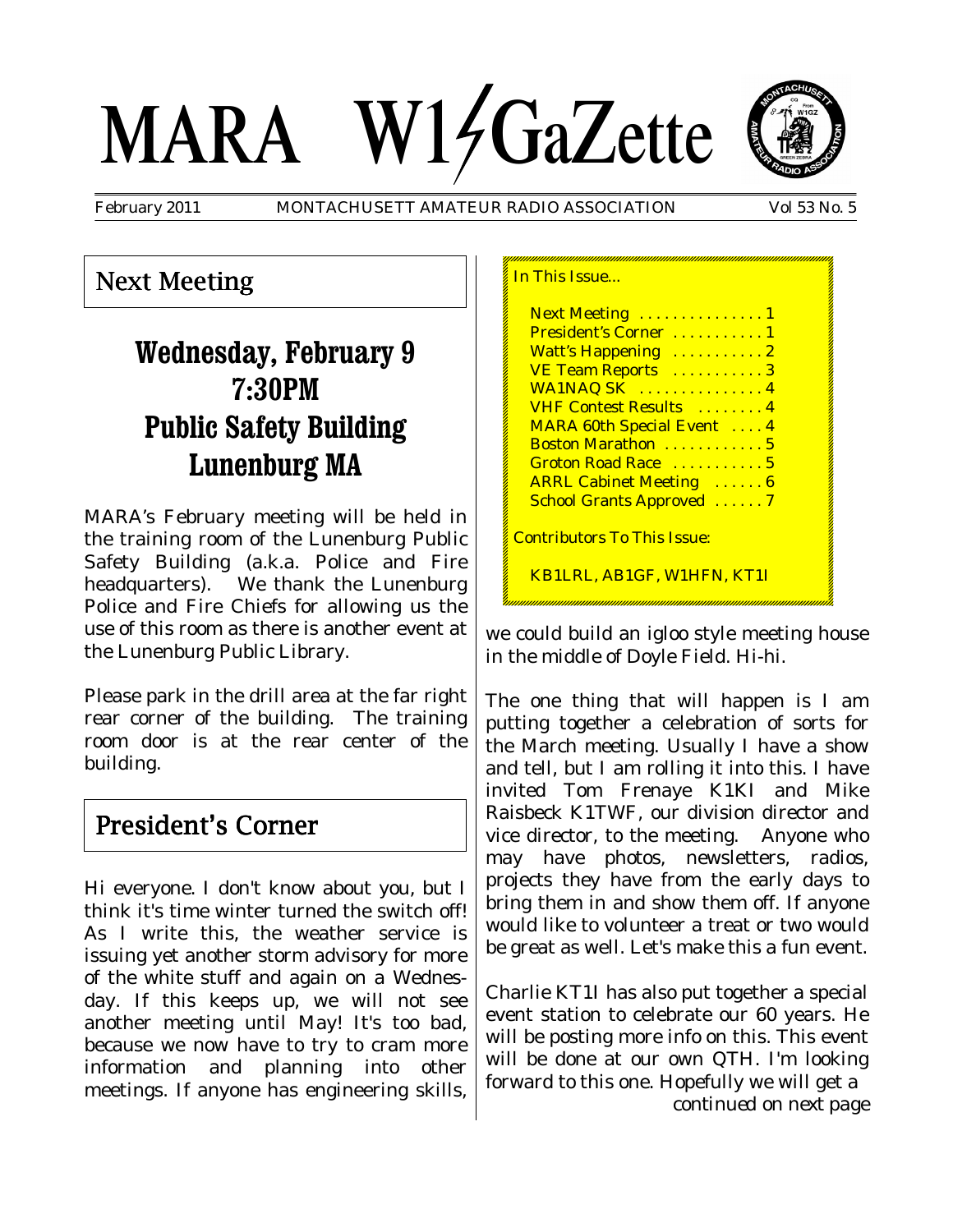## Watt's Happening

#### **Sundays, 0800 local 5330.5** (ch 1) USB

Western Mass Emergency 60M Net Alternate frequencies are 5346.5 (ch 2), 5366.5 (ch 3), 5371.5 (ch 4), and 5403.5 (ch 5).

#### **Sundays, 0830 local 3937**

Western Mass Emergency Net. Alternate frequency is 3942 in case of QRN, QRM, or frequency in-use. Also a good idea to scan up and down 10kHz if you cannot find the net.

**Sundays, 0900 local 145.45-** Montachusett Emergency Net

**Mondays, 2000 local 147.525 simplex** Worcester Emergency Simplex Net

**Tuesdays, 1930 local 145.37-** Templeton Emergency Net

**Wednesdays, 2100 local 28.341** Harvard Repeater Club 10 meter sideband net "Activity Night"

**Nightly, 2100 local 146.97-** Central Mass Traffic Net

**First Monday, 1900 local 3943, 7245** RACES Net

**First Wednesday, 2000 local 3915** K1ARC Red Cross Net http://www.qsl.net/k1arc/

# President's Corner

#### *continued from page 1*

lot of QSO's. Obviously, the more, the merrier.

In trying to stay optimistic and get a warm feeling is thinking about field day. Currently our space is reserved at Academy

Hill, but we are looking at securing our spot on Mt. Wachusett and will go there if it's available. As you know, last year was rather disappointing for various reasons. We achieved our objective, but I feel we do not even come close to our potential as to what we can do. Give it some thought and put some ideas together. As usual, I could use 1 or 2 people to help organize this. Let me know if you can.

I have been working on a couple of projects as I have mentioned earlier, One is getting a rtty setup going and Gordon, N1MGO has been helping me in this. I can honestly say this opened my eyes to the fact that I shortsighted myself and expected a plug and play device to work right out of the box….NOT! As I watched Gordon work the software and the appliances, I realized that getting software, interfaces, and radios, to marry up and work together was a challenge. I did not expect this to be quite the project. (Neither did he!) But it made me realize I may not have been putting as much of an effort as I should of in learning the vast applications that this hobby has to offer and need to. I also marvel at Gordon's seemingly unlimited skills in all of this and more. I personally, want to express my sincere appreciation to N1MGO for his help and also for his inspiration. To all reading this, "Got Elmer?" "BE ELMER!"

That's it for this month. Warm up the shovels and snowblowers. Hopefully I'll see you at February's meeting.

73 Ray KB1LRL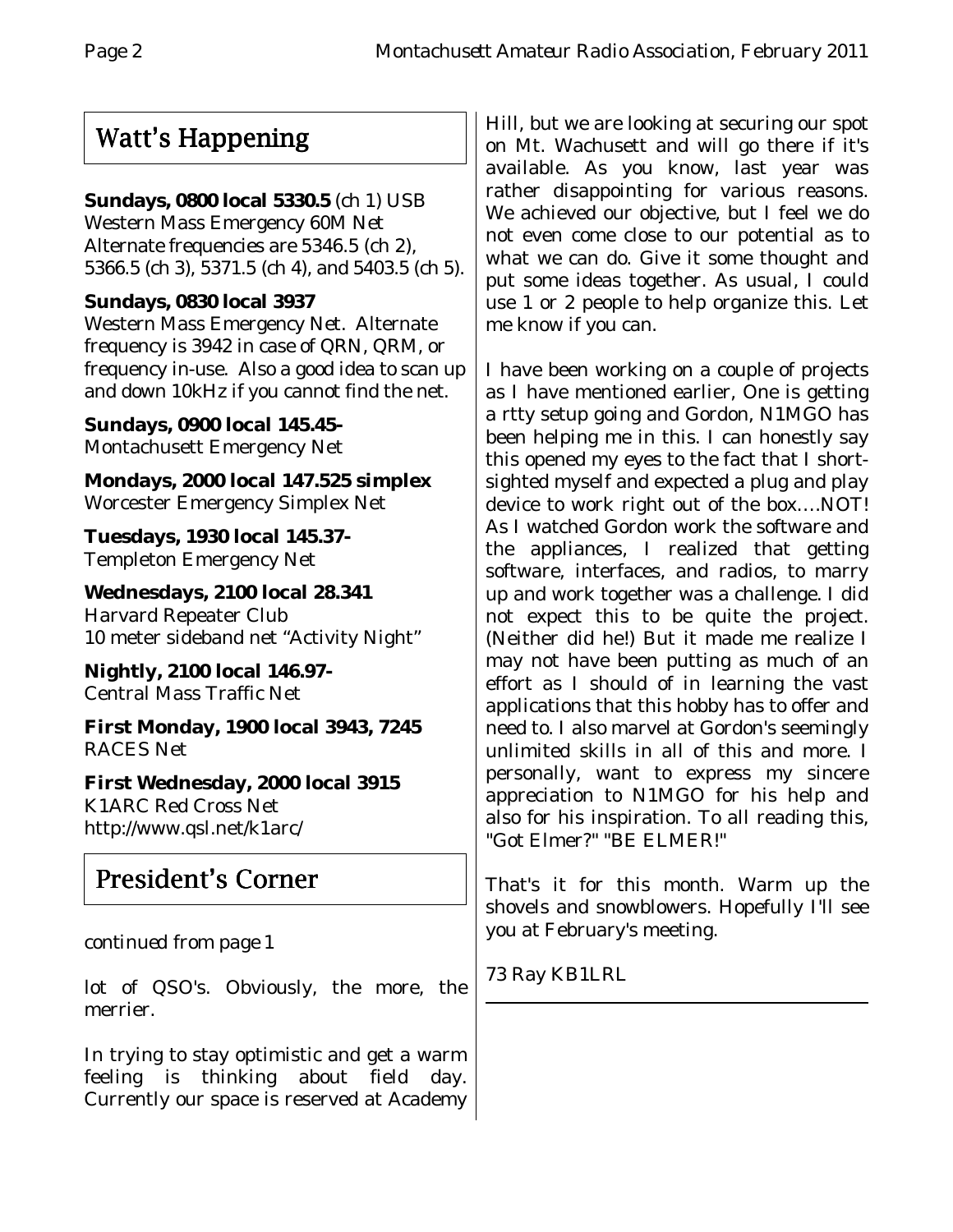## The MARA W1/GaZette

is published by the Montachusett Amateur Radio Association just prior to the monthly meeting. The newsletter is distributed free to members and friends of Amateur Radio.

Contents copyright © 2011, MARA. Permission to use in other Amateur Radio publications with credit to MARA is hereby granted.

The deadline for materials to appear in the W1/GaZette is noon on the Sunday before the first Wednesday of the month.

#### **NEWSLETTER STAFF:**

| Editors:   | <b>Ralph Swick KD1SM</b>           |
|------------|------------------------------------|
|            | <u>978-582-7351 kd1sm@arrl.net</u> |
| Webmaster: | <b>Paul Upham KD1YH</b>            |

#### **MEMBERSHIP INFORMATION:**

|                     | <b>Club Secretary: Barry Fox W1HFN</b> |      |
|---------------------|----------------------------------------|------|
| <b>Annual Dues:</b> | <b>Regular</b>                         | \$25 |
|                     | Family                                 | \$30 |
|                     | <b>Fixed income</b>                    | \$15 |
| <b>Meetings:</b>    | 2nd Wednesday, 7:30pm                  |      |
|                     | <b>September to June</b>               |      |

Mailing address: MARA PO Box 95 Leominster, MA 01453 Web site: http://www.w1gz.org/

#### **OFFICERS:**

| Ray Lajoie, KB1LRL<br>rplajoie@comcast.net                                              | <b>President</b>      |
|-----------------------------------------------------------------------------------------|-----------------------|
| <b>Bill Leger, N1UZ</b>                                                                 | <b>Vice President</b> |
| <b>Barry Fox, W1HFN</b><br>foxbw@comcast.net                                            | <b>Secretary</b>      |
| <b>Gordon LaPoint, N1MGO</b><br>n1mgo@arrl.net                                          | <b>Treasurer</b>      |
| <b>Charlie Cayen, KT1I</b><br>kt1j@arrl.net                                             | <b>Trustee</b>        |
| <b>MARA owns and operates the W1GZ repeater on</b><br>145.45 (CTCSS 74.4) in Fitchburg. |                       |

## VE Team Report

The MARA Volunteer Examiner Team conducted a total of three license exam sessions in 2010 serving 8 examinees.

The new licenses earned were:

| Technician |  |
|------------|--|
| General    |  |
| Extra      |  |

The examiners and number of sessions served were:

| K1YTS | 2 |
|-------|---|
| KD1SM | 3 |
| KD1YH | 2 |
| KK1X  | 3 |
| KT1I  | 1 |
| N1HVA |   |

Thank you to each of the examiners. We expect the demand for sessions will pick up in 2011; we discovered in the second half of 2010 that our sessions were not being listed by the ARRL exam site query tool.

The VE Team holds Amateur Radio license exam sessions on the 4th Wednesday of the month. Preregistration is required as we cancel the session if no examinees are registered by the weekend before the scheduled session.

No session was held in January; the next session is scheduled for February 23.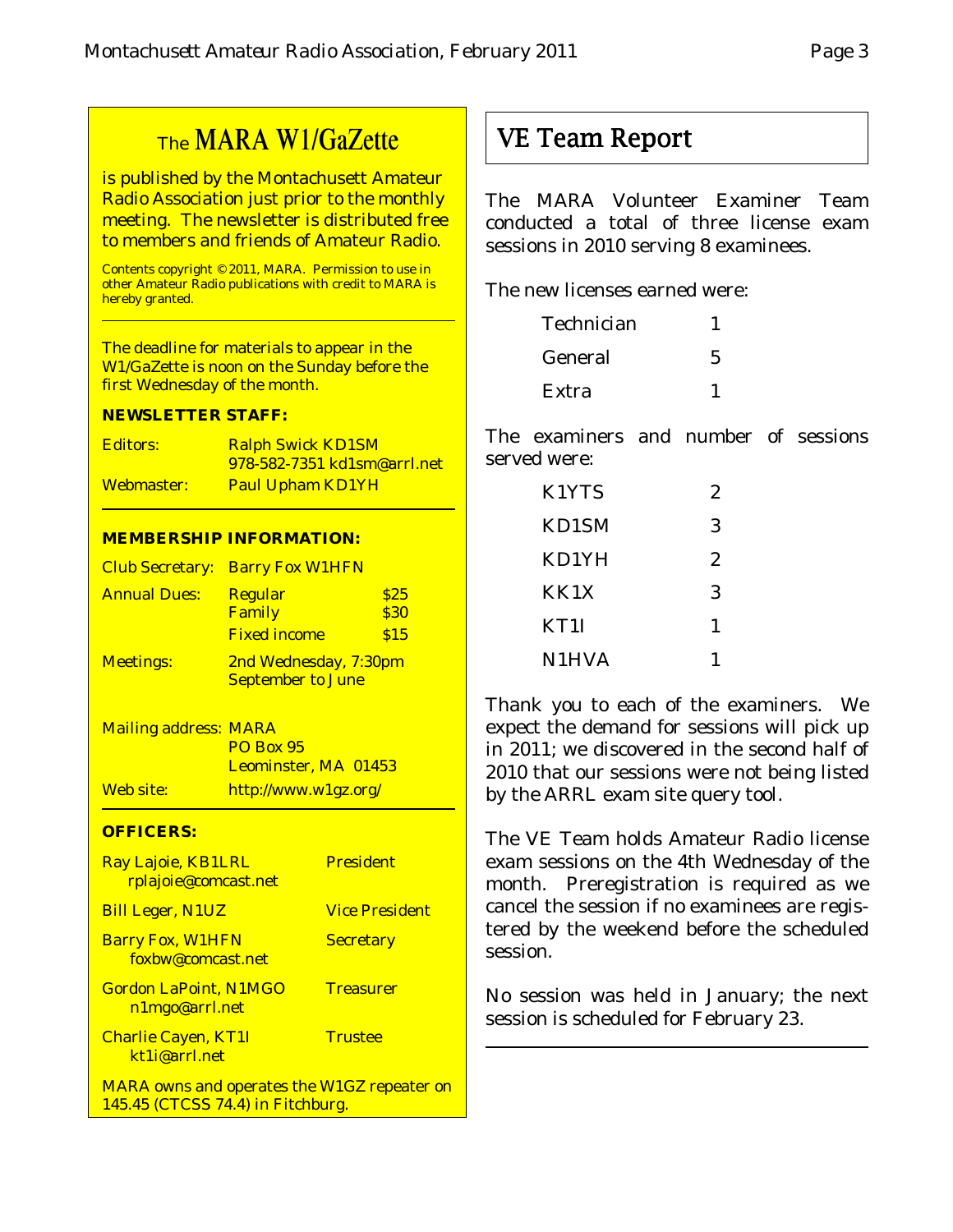# WA1NAQ SK

MARA Members are saddened by another silent key in our ranks. John (Jack) Fields WA1NAQ became a silent key on January 19.

Jack was another long-time MARA regular until his health prevented him from attending Club meetings. He frequently brought show and tell items along with many stories.

He graduated from Fitchburg High School, class of 1938 and worked at Simplex Time Recorder CO, retiring in 1982. He also worked 23 years at United Co-op grocery store in Fitchburg, where he had been the Dairy Department Manager.

We extend our condolences to Jack's two sons, daughters-in-law, and five grandchildren, their wives, 10 great-granchildren, and 6 great-great-grandchildren.

# VHF Contest Results

Tom AB1GF reports:

ab1gf /r

score 2640

100 contacts

4 grids activated

1st place limited rover New England

8th place overall limited Rover

http://www.arrl.org/contest-results-articles

Barry W1HFN reports:

June VHF Party 1068 out of 1202

Sept VHF Party 439 out of 488

I did have fun, nice to be back on 6 M, last QSO on that band 1965.

## Special Event Station; MARA 60

de Charlie KT1I

Announcing a Special Event Station celebrating the 60th Anniversary of MARA.

1300Z to 2100Z Sunday March 13th.

Operation will be on 15, 20, 40 and 75 meter bands SSB and digital.

Operate from the comfort of your shack! If enough people commit themselves, time segments will be split up.

Here's a chance to do something different!

The more operators, the merrier and the lighter the load for all. Come hear more at the Club meeting.

## January Meeting

The January meeting was canceled due to snow; see page one.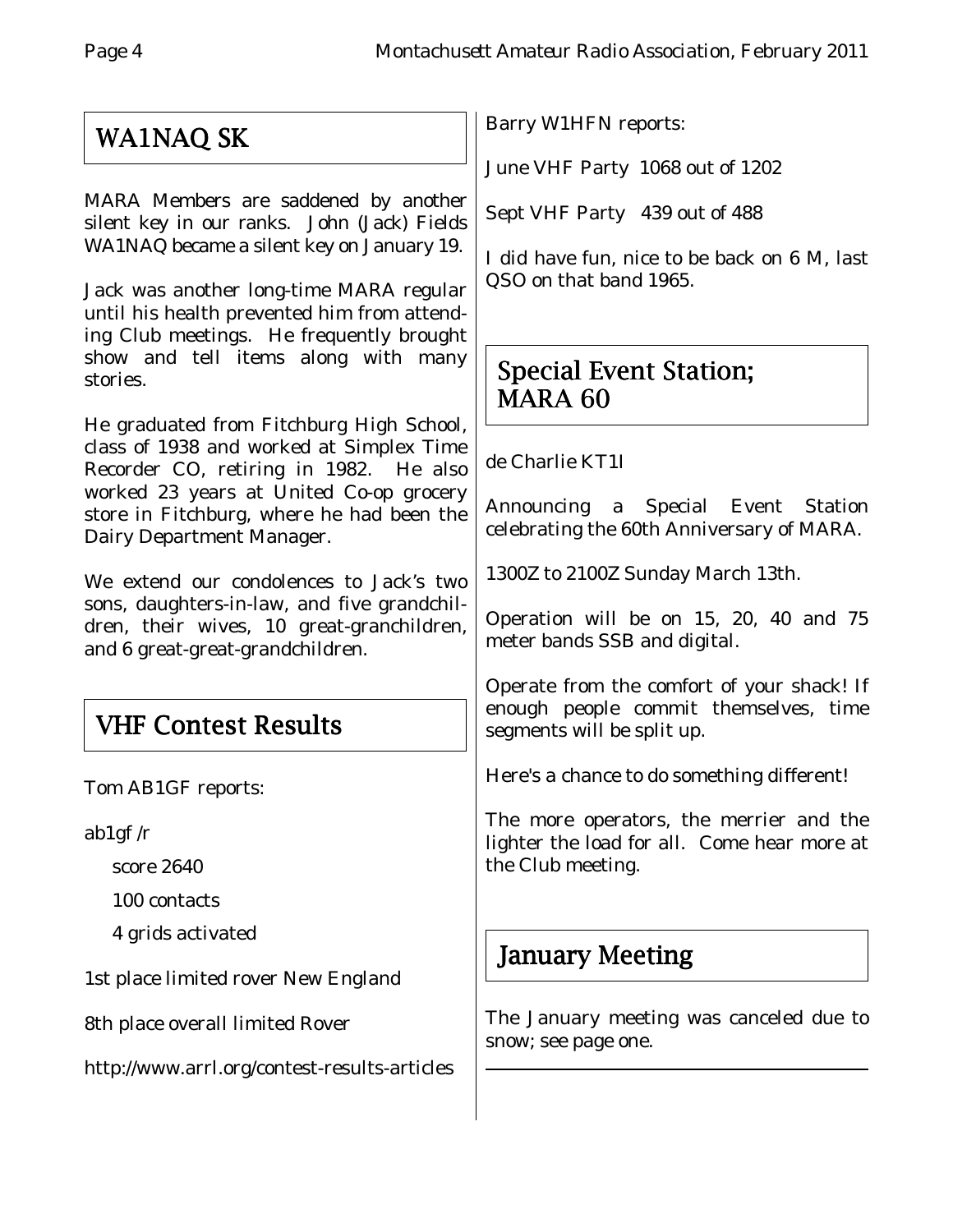## Boston Marathon Amateur Radio Volunteer Signup is Now Open

With close to three feet of snow on the ground now it may seem that the Marathon is in a time a long into the future. While you're toasting your toes and resting those muscles sore from shoveling the stuff, go over to that keyboard and navigate to

http://marc.mmra.org

and volunteer to provide radio communications for the 2011 Boston Marathon, to be held on Monday April 18.

It takes over two hundred Amateur Radio operators to support this event. There are three teams of Hams; the Hopkington crew, the Downtown Boston crew, and the Course crew. As you might guess, the Hopkington crew gets the runners started safely and are secured from their stations after the race is underway. The Course crew are assigned to the first aid stations along the course. These stations are setup a couple of hours before the race starts and are secured as the last of the runners pass.

The Downtown Boston crew convenes early in the morning due to the necessary road closings and security measures all around the many-block finish area. This crew supports all the finish line medical folk setting up the medical tents and chute area, then provides the medical logistics communication as the runners cross the finish line.

If you are interested in participating, most of the Hams from the MARA area volunteer for the Boston crew lead by Paul W1SEX. Carpooling makes the trek into Boston

simpler for participants and the carpools typically stop somewhere for pizza on the evening return trip. Talk with KD1SM, KK1X, N1UZ, or KB1LRL if you'd like to learn more before you sign up.

# Groton Road Race - April 10

The Groton Road Race is nearing its 20th year. It brings about a thousand runners to the town of Groton on a Sunday afternoon in April. There are two events; a 5k race and a 10k race. Both depend on Amateur Radio to provide logistics and safety communications. The Squannacook River Runners -- the event organizers -- have turned to Amateur Radio since the second year of the event.

The Groton Police Chiefs have said over and over again that the Amateur Radio operators are critical to their ability to handle this large event.

In previous years the Groton Road Race has been at the end of April. This year due to the Easter holiday the Race is being held earlier in the month.

Please talk with Ralph KD1SM and hold Sunday April 10 in your calendars. This is one of the premier events at which we show to the community the value of our skills, our licenses, and the precious radio spectrum that is made available to us. There is no better feeling that to receive some of the many expressions of thanks from a runner as they pass your station.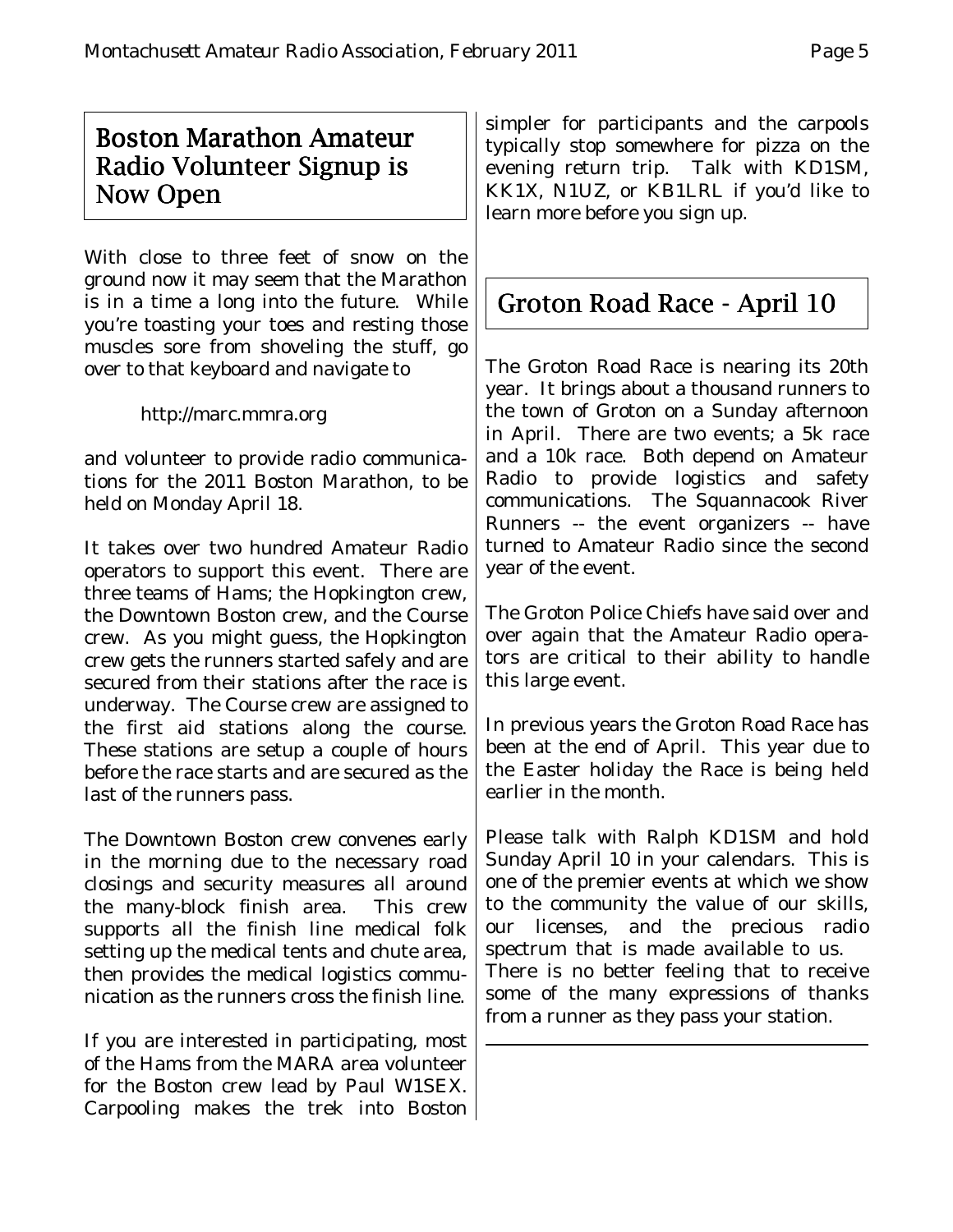## ARRL New England Division Cabinet Meeting

The ARRL Board of Directors meets twice a year; in January and July. One or two weeks before the Board meeting, New England Division Director Tom Frenaye K1KI invites all Club Presidents and ARRL Section Managers and their senior appointees to a "cabinet meeting" to discuss matters that might come before the Board and get the pulse of the Amateur Radio operators in New England.

The January New England Division Cabinet Meeting was held on Saturday, January 15 in Springfield MA. Over thirty Section Managers, Assistant Section Managers, Club Presidents, Vice Presidents, and a couple of ARRL staff participated.

Among the topics discussed were the new ARRL Web site; how well it is meeting the needs of the long-time Hams in finding the information they need and how well it is attracting new people into Amateur Radio. There were many comments from those who found the old site more to their liking but several noted that the new look was likely to be more attractive to newcomers.

Also discussed in the context of the Web site was asking ARRL do to more digital publishing. K1KI noted that there is an ongoing consideration within the ARRL publications bureau on when to publish a digital version of a printed publication. Concerns about illegal duplication as well as consideration of the audience to which a given publication is attractive are all being evaluated.

K1KI gave a brief update on FCC activities. He noted that the BPL issue is not quite

dead yet; the FCC has still not replied to the court order issued two years ago to respond to ARRL's formal complaint that certain technical data on which the FCC based its unfavorable BPL ruling was not made available for public examination.

Mike Raisbeck K1TWF, New England Division Vice Director, observed that the FCC is looking "all over the place" for spectrum to satisfy the National Broadband goals to add 500 Mhz of spectrum for broadband use. Mike and Tom believe this is the biggest current threat to Amateur radio spectrum. The 2.3GHz and 3.4 GHz bands are most at risk.

Mentioning other legislative matters, K1TWF also reported that the "Amateur Radio Emergency Communications Enhancement Act" has been re-introduced into Congress. The objective of this bill is to direct is the Secretary of Homeland Security to study the uses and capabilities of Amateur Radio communications in emergencies and disaster relief and to identify and make recommendations regarding impediments to Amateur Radio communications, such as the effects of private land use regulations on residential antenna installations. For more information, see the ARRL news item

http://www.arrl.org/arrlletter?issue=2011-0 1-13#toc01

It will help if we let our Representatives and Senators know of our desire that they support this legislation**.**

Tom K1KI reported that planning is starting for an ARRL national convention in New England to celebrate the 100th anniversary of ARRL in 2014. That year is also the 'on' year for the Boxboro convention and there is discussion underway about the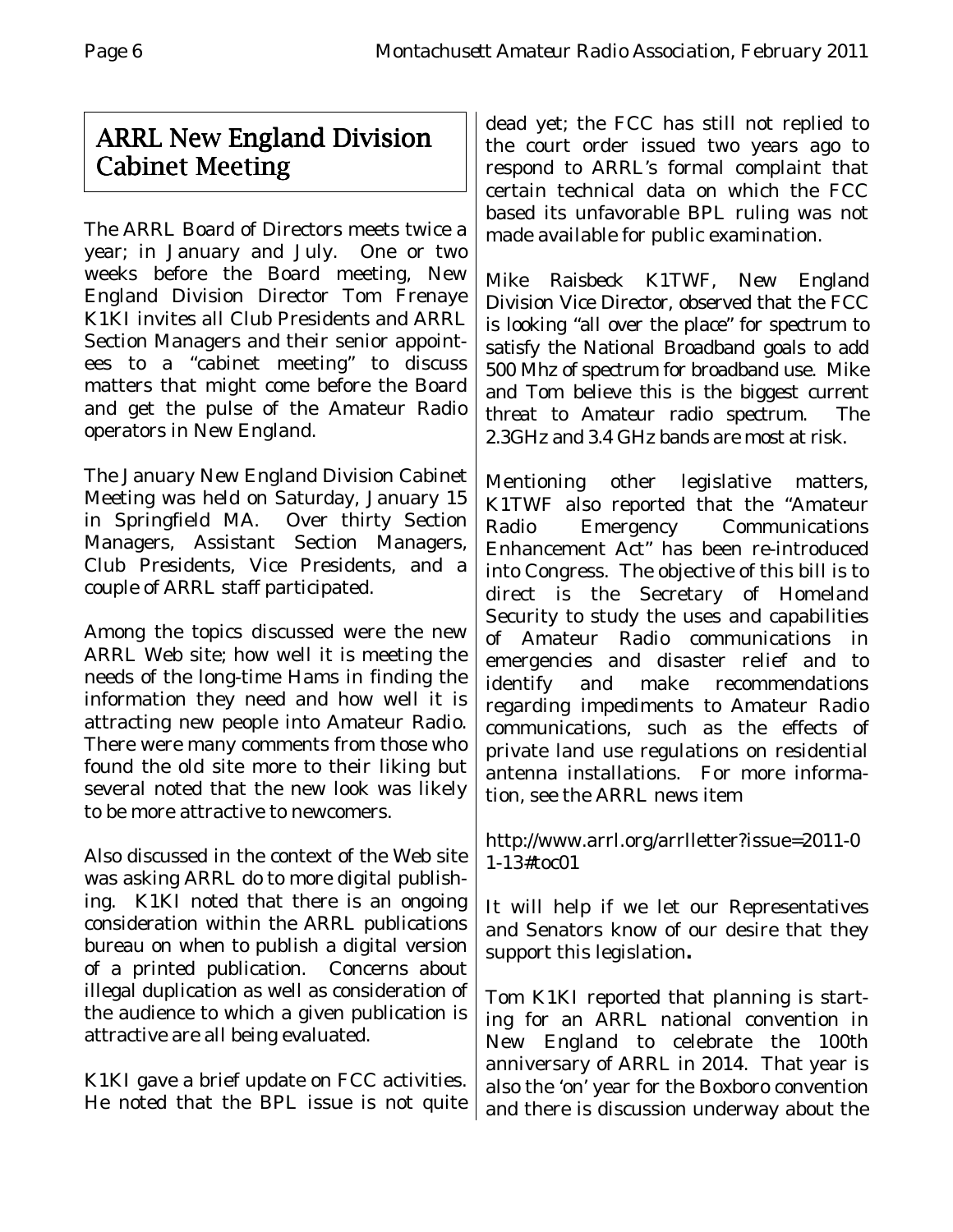possibility of having a combined event. If that were to happen, a different location needs to be found as the Boxboro site cannot handle the number of attendees that would be expected at a national convention.

Two club representatives from Connecticut briefed the meeting on a new FEMA course that is being released by the FEMA Telecommunications Section covering the role of Amateur Radio in emergency communication. This course coins a new term, "Auxiliary Emergency Communicator", to avoid the misunderstandings associated with the name "Amateur Radio Operator".

The beta version of the course appeared to be targeted primarily at Hams, to recommend how to fit into a FEMA emergency operation. It was stated that the course will be required of all Emergency Managers, however.

Tom K1KI concluded the discussion with a status report of licensing activity in the Division. He indicated that the total number of licensees continues to rise and that nationwide we are near to an all-time high for the number of licensed Amateur Radio operators. ARRL membership is holding approximately steady according to Tom.

Tom also reported that ARRL is considering a move to electronic ballots for elections. This is in part a cost saving initiative but the hope is also to increase participation. It turns out that another reason for the move is that the ballots used in the Director and Vice Director elections are counted by a 1950's era machine whose various belts are wearing out -- and these belts are made from Unobtainium.

*reported by Ralph KD1SM*

Amateur Radio in the Classroom: ARRL Executive Committee Approves Grants for Five Schools

In December 2010, the ARRL Executive Committee reviewed grant applications for the ARRL's Education & Technology Program (ETP), awarding equipment valued at nearly \$5000 to five schools. More than 525 schools across the country have received support from the ETP in the form of grants for equipment, curriculum and resources, as well as teacher in-service training through the Teachers Institute on Wireless Technology. Applications for equipment and resource grants are accepted twice each year; application deadlines are May 1 and November 1. Applications for 2011 summer sessions of the Teachers Institute are currently being accepted. Read more at

http://www.arrl.org/news/arrl-executive-com mittee-approves-grant-funding-for-five-scho ols

*From the ARRL Letter, January 13, 2011*

## Winter Isn't Over

With the winter storms we've been seeing recently, ARES volunteers are prepared to bring emergency communications on line when requested. Please monitor one of the SKYWARN or ARES repeaters; 145.37 and 146.97 are good choices, during severe weather. If Net Control asks for local reports, listen to what is requested and offer your report. It will be received with appreciation!